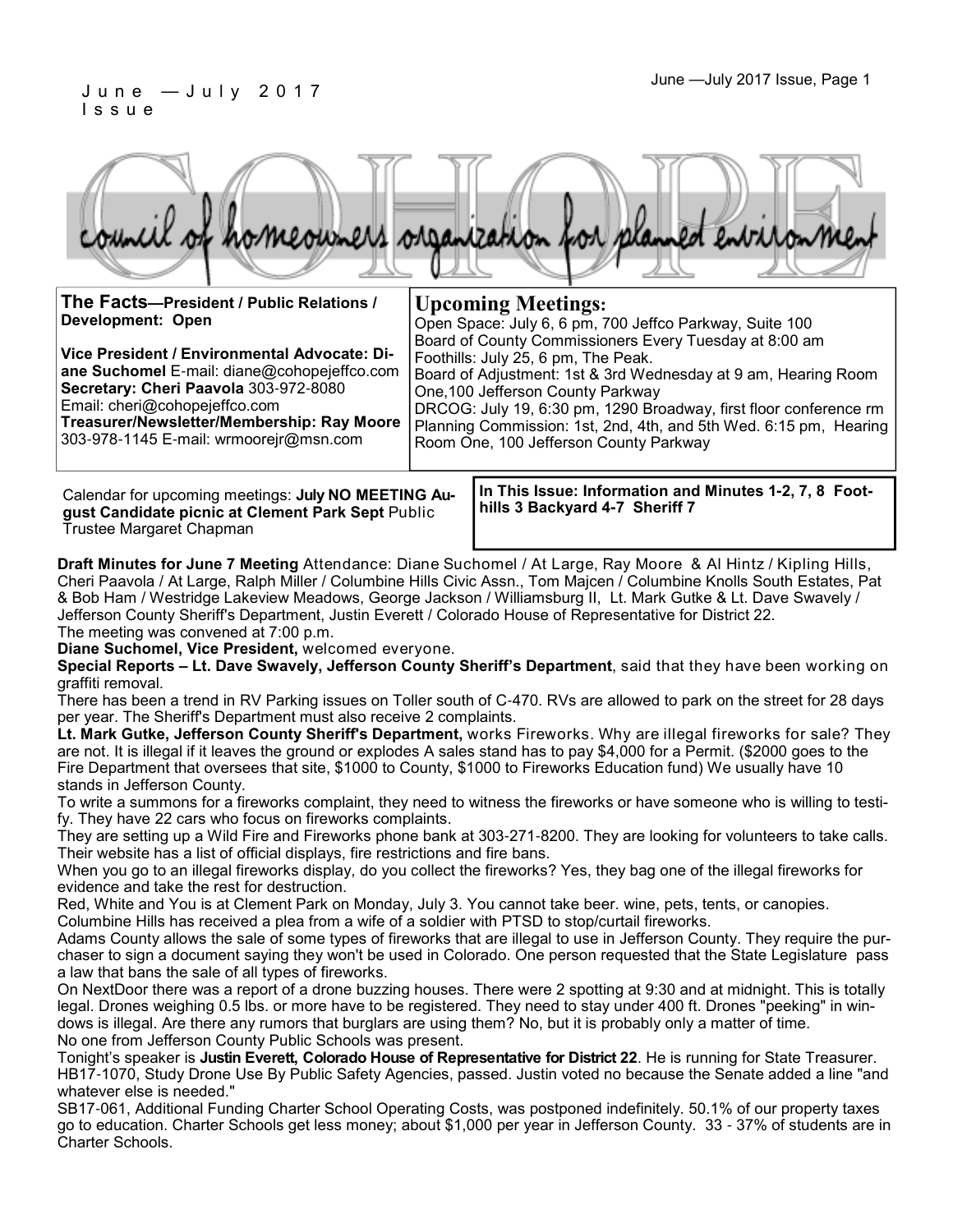The state budget was \$21.3B 5 years ago. It is now \$27.5B. That is 3.9% this year. The Governor challenged them to find money for education, transportation, and hospitals. They found \$600M per year for transportation. Money for hospitals in rural areas. They will turn them into Enterprise; bed taxes which doesn't fall under Tax Payer Bill of Rights (Tabor). They took out a mortgage on all State owned building which increase debt by \$2B.

There was a bill to increase sales tax by 21%. Senator Neville kill it in the Committee of Finance.

HOA Bills include Common Interest Stuff, keep Ombudsman, passed. Licensing of Manager failed. Construction Defects allows Board to initiate law suit with simple majority vote. This means the majority vote of owners present at a meeting. It does not have mandatory arbitration.

There is a movement to change the Joint Budget Committee process.

The Gasoline Tax was part of the sales tax increase. It did not pass.

Bicycles have to follow the rules of the road. There was a bill to allow cyclist to run red lights. it failed.

The budget passed late. The School Finance Act and Medicaid passed ?late April.

The Gun Bill was killed in the House State of Affairs. It was also proposed in 2013.

The Concealed Carry in Schools Bill had momentum in rural school districts. It was killed.

The Free Speech in Higher Education Bill passed.

The Foreign Law in Colorado Courts Bill failed.

The Civil Asset Forfeiture Reform Bill passed. It is waiting for signature. It has transparency aspects.

The Sales and Use Taxes Bill passed. There are 3,700 districts that tax. A Task Force will be formed to simplify this.

The Signature Verification Bill passed.

The Regulatory Relief Act failed.

The Right to Work Bill failed. It would have meant employees could not be forced to join the Union.

The Sanctuary Cities Bill failed. If someone is harboring illegal aliens, you are breaking the law.

Justin advised us to grill the new candidates.

There was an article about the Illinois and Connecticut pensions. How does Colorado stack up? PERA is 26,5 - 30B. Teachers retire with 60% of their salary plus health care. In the 1990s, PERA was 103% solvent. In 2010 the Board was made up of almost all PERA members. They have no interest to change. A transparency bill ran to provide data related to PERA. It failed. Their 2015 budget expected a 8.5% return on investment. It was lowered to 7.25%. On controversial issues usually get 35-40 people who want to testify. They got a lot more than that on PERA bills.

PERA matches funds plus the state match plus the county match. This is impacting school budgets.

Tina Francone is running for County Commissioner.

Someone wants 2 bills to be proposed; Force the BBB to answer their phone and Fireworks.

**Reports from Officers** Roll Call was taken. We had 10 members present and had a quorum.

We do not have a President.

**Ray Moore, Treasurer,** was present. We have \$2,004.85. The Aug. picnic shelter #6 has been reserved for Aug. 2. **Cheri Paavola, Secretary,** was present. The Minutes for May were approved.

Diane Suchomel, Vice President, was present.

The following are Community Meetings.

17-109467 for 10278 Centennial Rd. They want to change from PD to ODP to add retail uses.

17-109701 for 5234 W. Leawood Dr. This property is part Jefferson and part Arapahoe counties. They want to convert previous proposal from duplexes to 28 - 30 single family detached homes ( fairly large attendance, concerns remain about traffic impact on existing/surrounding neighborhoods).

17-110545 for 5564 S. Lee St. It is to rezone a single family residence to allow 10 bed assisted living (already 2 assisted living homes within 750 ft., large neighborhood turnout at the meeting in opposition to adding yet another assisted living place in their subdivision).

The following are a Pre-Application meetings.

17-110907—SDP for property owned by 3 Dinos, rezoning/SDP/ Plat for office and warehouse buildings near W Alameda Pkwy/C470.

17-111266 Raccoon Creek Golf Course... build a new club house/parking lot and then demolish existing club house 17-110915 for 3000 S. Rooney Rd. It is for a SDP rezoning. It is to legalize existing use and add RV structure.

17-111951 for 11195 W. Belleview Ave. It is for Red Rocks Fellowship Church. They want a new SDP for a building a gym and classrooms.

Rezoning—17-110797 for Lockheed Martin. It is for a new ODP.

Neighborhood Meeting for the proposed Murphy Express Fuel Center (north of the grocery store that is on the east side of S Kipling Pkwy a short distance north of W Coal Mine Ave) - proposing 8 fuel islands and a 3400 square feet convenience store. Official Community Meeting has now been scheduled for July 11, CMT 17-112847)

There are 10 applications for a Fireworks Stands; 1 permit application in our area. The cost is \$4,000 for a Fireworks Stand permit. The stands are at 12442 W. Ken Caryl Ave (at Safeway), 5025 S. Kipling Pkwy. (at Albertsons), 13420 W. Coal Mine Ave. (at WalMart), 8434 S. Kipling Pkwy. (at Safeway), 6794 W. Canyon Ave, at Tipsy's, 10084 W. Bowles Ave. (northwest corner), 7355 W. Chatfield Ave (Church), and 8501 W. Bowles Ave. (at Southwest Plaza).

LRDC Lawn and Irrigation has requested that COHOPE write a letter of "non-objection" to their fence. They put up the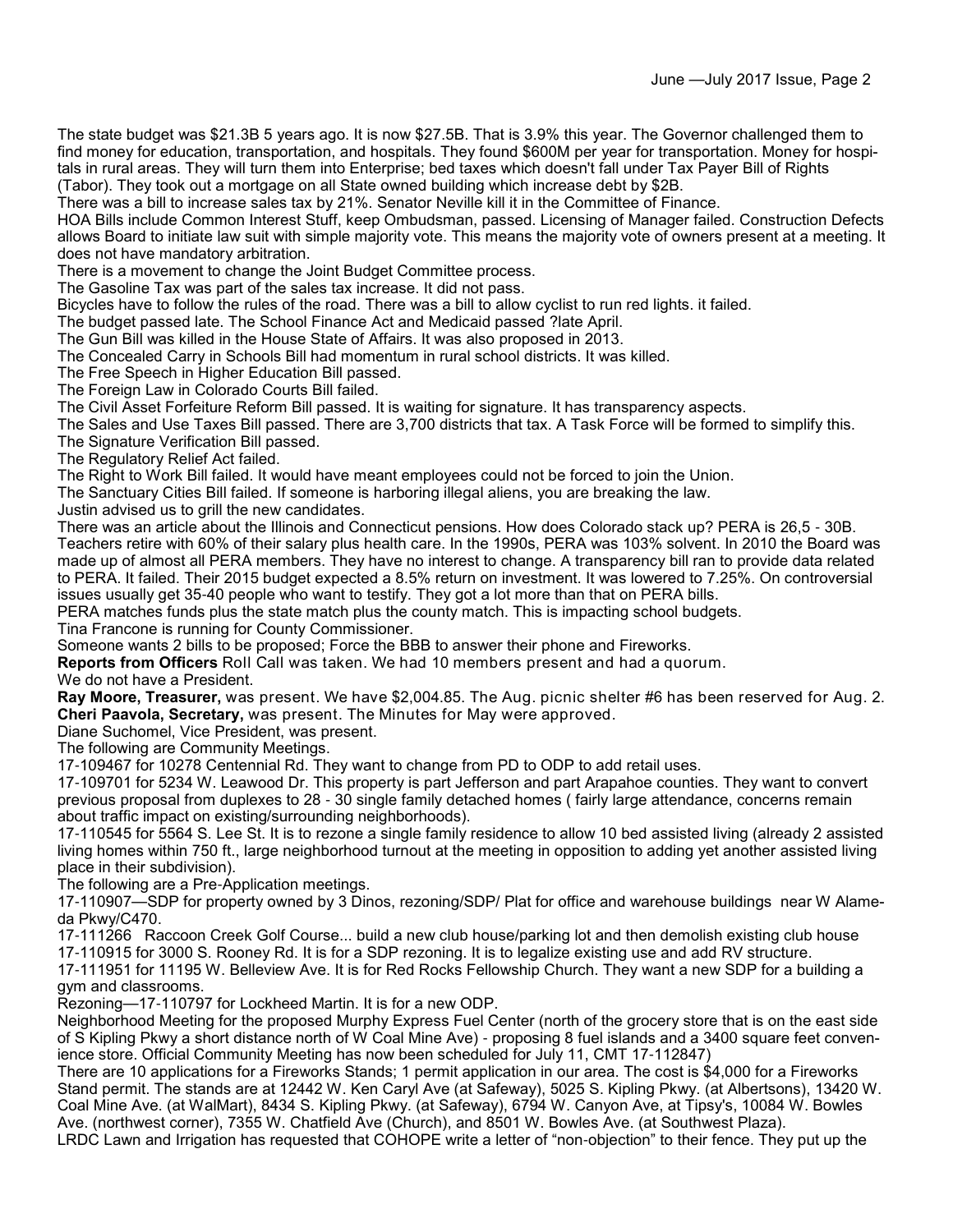fence and a retaining wall without a permit. They already have a zoning violation. After discussion members voted to not write a letter of "non-objection".

If you notice Graffiti, please call the Sheriff's Department.

#### **We will not have a meeting in July.**

Aug. 2 is our Picnic in Clement Park. It will start at 6:30 and we will eat first. Diane will research candidates and send invitations. There are 3 school board members up for re-election. A County Commissioner is up for election. Our speaker for Sept. is Public Trustee Margaret Chapman who will discuss foreclosures and the process. We don't know where the Sept. meeting will occur. It could be at the Sheriff's Department or at Lily Gulch. (depends on if the election needs to have the room)

**Old Business** The position of President for COHOPE is still open.

We had an item in the Newsletter about voting to support the mil levy issue for Foothills. They have not taken a position yet, so we did not need to discuss/vote.

The Violent Sex Offender is no longer in our area.

**New Business** None.

#### **Announcements** None.

We adjourned at 8:46 p.m.—*Cheri Paavola*

### **Foothills July Events—Contact: Kate Dragoo** (303) 409-2525; kate@fhprd.org

Communications & Marketing Supervisor, Foothills Park & Recreation District

**Kids Play Golf FREE in July** During the month of July, kids play golf FREE Monday-Friday from 2-4 p.m. at Foothills Golf Course (3901 S. Carr St., Denver 80235) and Meadows Golf Club (7007 Meadows Golf Club Dr., Littleton, CO 80127). Tee times can be made day of play. www.ifoothillsgolf.org

**Red, White & You, July 3** July 3, 5-10 p.m. – Red, White & You at Clement Park (7306 W. Bowles Ave. Littleton 80123). Free admission! Event features community exhibitor booths, ticketed bounce houses, food concessions and beer/wine garden for purchase. Free concert featuring Wash Park Band, and fireworks display. For full event details visit www.ifoothills.org/rwy. NEW THIS YEAR: Prohibited at this event for Safety Reasons: Pets and Personal Shade Structures of any kind, including tents and picnic umbrellas.

**Independence Day Special, July 4** \$3 swim admission at all Foothills Park & Recreation District's pools during open swim hours on Tuesday, July 4, 2017. \$3 admission available during open swim hours only at Ridge Recreation Center Pools, 6th Avenue Pool, Columbine West Pool, Deer Creek Pool and Weaver Hollow Pool (Lilley Gulch Pool closed on 7/4/17). For information visit www.ifoothills.org/events.

**Foothills fall registration, begins July 5** Foothills Park & Recreation District's fall classes will be available for online registration beginning Wednesday, July 5 at www.ifoothills.org.

**Pool Parties at Foothills Pools** Cool off at Foothills Park & Recreation District's June pool parties. Admission fee is only \$3 per person during open swim hours. Organized games, activities, food and prizes will be happening at the following locations and times:

Saturday, July 8, 11 a.m. – 1 p.m. – Pool Party at Deer Creek Pool (8637 S. Garrison St. Littleton 80128) Saturday, July 15, 11 a.m. – 1 p.m. – Pool Party at Weaver Hollow Pool (12750 W. Stanford Ave., Morrison 80465) Saturday, July 22, 12-4 p.m. – Pool Party at Ridge Recreation Center Pools (6613 S. Ward St., Littleton 80127) Children 5 and under must be accompanied in the water by an adult (age 18 or older) and within arm's reach at all times. www.ifoothills.org/events

**Concerts in Clement Park - FREE** Performances are family friendly and held in Clement Park (7306 W. Bowles Ave. Littleton, CO 80123) at the Grant Family Amphitheater. Concerts are free thanks to grant funding and community business sponsors. Bring blankets or lawn chairs, parking is free, glass containers are prohibited, dogs on leash welcome. For the full line up, visit www.ifoothills.org/concerts

JULY – Thursdays at 7 p.m.

July 20 – Dakota Blonde

July 27 – Chris Daniels and The Kings

**Shakespeare in Clement Park, "The Tempest" - FREE** Presented by Foothills Theatre Company. All performances held at 7 p.m. on: July 21, July 22, July 28 and July 29. All performances held in Clement Park at the Grant Family Amphitheater. Bring blankets or lawn chairs, parking is free, glass containers are prohibited.

#### **Family Nights at Foothills Outdoor Pools**

Each Foothills outdoor pool site will have a set night dedicated to staying open later into the evening hours for busy families. Fees on Family Nights are valid during the day of the week and time assigned to each pool site. \$2 per individual, \$8 per household. Valid through mid-August. www.ifoothills.org

Mondays, 6:30-8 p.m. at Weaver Hollow Pool (12750 W. Stanford Ave., Morrison 80465)

Tuesdays, 6:30-8 p.m. at 6th Avenue West Pool (400 Holman Way, Golden 80401)

Wednesdays, 6:30-8 p.m. at Deer Creek Pool (8637 S. Garrison St. Littleton 80128)

Thursdays, 5-8 p.m. at Columbine West Pool (7046 S. Webster St. Littleton 80123)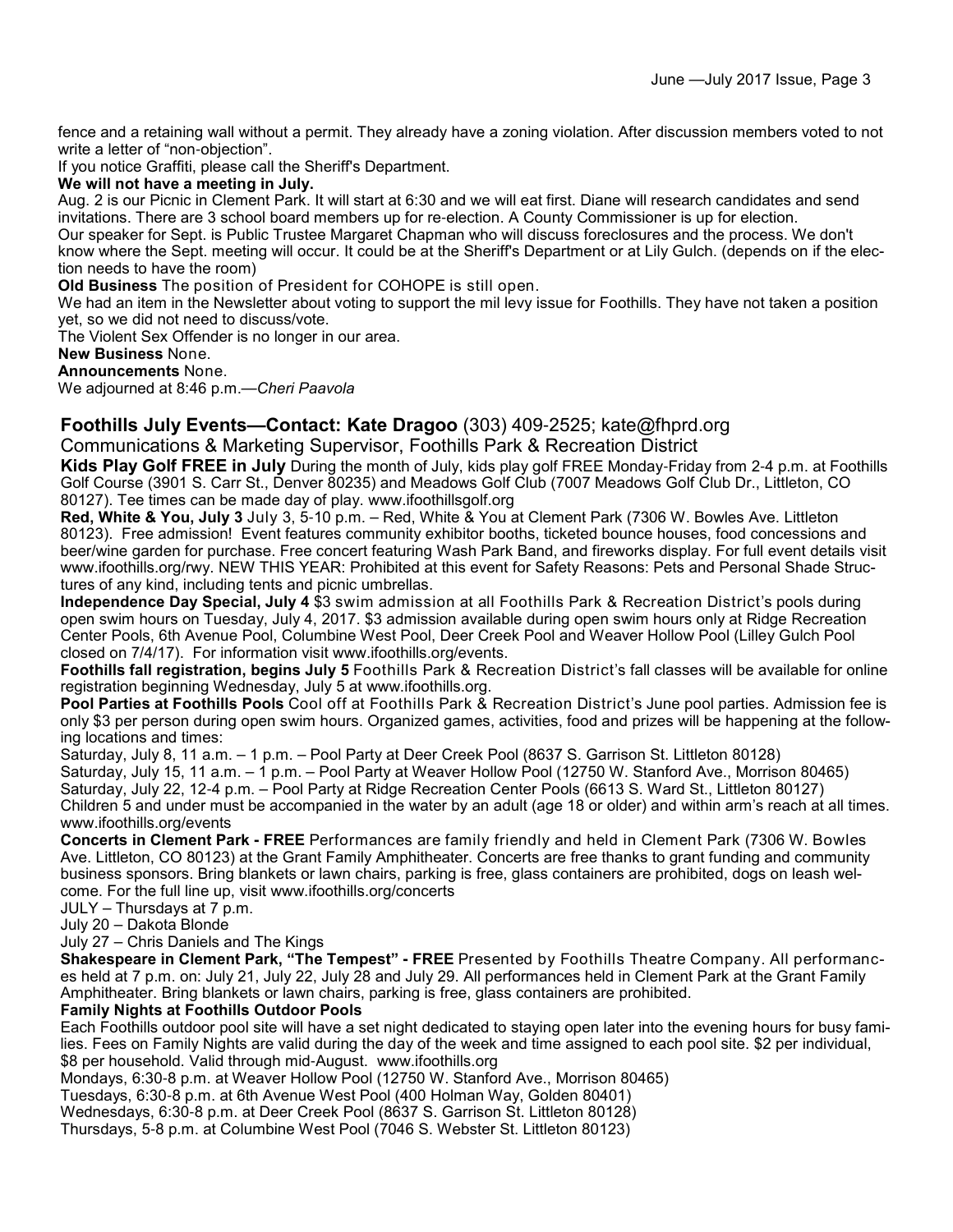# **THE BACKYARD**

# Columbine Hills News

**President's Corner** — Unbelievably, we got the May snow that I mentioned last month. I'm sorry if I jinxed your garden, my apple tree is shot. At this writing I'm waiting to see if everything else survived under cover.

I beg you, please be aware of your speed as you drive through our neighborhood. A reckless driver did much damage to our park and several structures in the area a few weeks ago. School is out now, kids are on the streets and in their yards and in the parks. Slow Down!!

In about two weeks CHCA will be hosting our community yard sale. It costs you nothing to participate. Just use the contact info in our newsletter to get free advertising for your particular sale. When the surrounding communities know we are having a community sale – they will come. A couple of weeks later we will be hosting our dumpster day. Take advantage and use this opportunity to get rid of some of that material that collects after winter and spring.

There has been a lot of chatter about the project that will eventually replace the old Safeway building. At this point no decision has been made as to what will go in there. If you are community minded and want to be a part of the process you are invited to attend meetings at the "Taj" and let your voice be heard. Look for specific announcements in our newsletter.

So far there have been no takers on the recipe of the month. I'm still open to that idea. And we've not had any special announcements for events that you'd like us to mention. If you have needs or desires, please don't hesitate to contact a board member.

If you need help with a yard project please don't forget to use the NHN form in the newsletter. Be the kind of neighbor you wish you had.— *Randy Montgomery, CHCA president, rmontgomery@frcs.org*

*From* **CHICA BOARD MEETING, May 13, 2017**—Meeting called to order at 9:07 a.m., at St Philip Church. Officers present: Randy Montgomery, Don Hochhalter, Jennifer Gerdes.

Treasurer Report given by Ralph Miller. 340+ current members

**Old Business:** Columbine Hills streets being resurfaced to be complete in June. Liability Insurance renewed Yard of the Month – Next meeting we will be taking nominations Ideas for Pres corner: Visibility clearance issues. When out looking for Yard of the Month, we will also be watching for site line violations.

**New Business:** Xeric Garden – requesting signs for work days and \$ to replenish items that they need to keep the garden up. Randy motioned to give them the money they are needing and Jennifer 2nd the motion. It was a unanimous vote.

Summer Activities: Play date in the park – dates will be announced. See add in newsletter for more details CHCA is working to see about doing some sort of dedication for the family who lost Sandy/Bella family members. A young lady named Tabitha joined our meeting to request we consider this. She and the family will attend our next meeting to address this further.

Old Safeway parking lot – Leprino got the go ahead to develop/demo We are looking for someone to partner up with our president, Randy Montgomery, to attend the court hearings and represent our neighborhood along with Columbine Knolls HOA. Please call Randy or email him if you are interested in helping and getting involved with this and being a voice for our community.

Meeting was adjourned at 10:38 a.m.

# **Columbine Knolls Voice**

*From* **April 11th 2017 Board Meeting** Meeting was called to order at 7:05 p.m.

In Attendance: Lee Woodbury, Matt Hale, Skip Wilcox, Steve Hantelman, Judy Alliprandine, Tony Tierney, Larry Wambsganss, Nathalie McClish Guests: 10 people

**Committee Reports: Membership** Skip reported we have 299 members. Membership directory is ready to be sent to the printer. One new sponsor for the HOA will be Pudge Brothers Pizza and Skip is working to get the new car wash on Coal Mine. We will use the same waste company for our community cleanup day that we used last year. Skip has already arranged for them to be here on June 10th. Lee wanted Skip to change the sort on the directory before it goes to print.

**Safety, Beautification, and Maintenance** Birgit has a volunteer to help work on one of the entrances while she is gone on vacation.

**Covenant Enforcement and Architectural Control** The Jefferson County District Court Judge upheld the ruling of the Small Claims Court, with respect to the appeal filed by the original defendants, in favor of Columbine Knolls HOA regarding two covenant violations addressing the storage of trailers and a motor home. Received a PIPSA for a patio cover to be built.

**Special Events** Garage Sale - June 2nd and 3rd. Clean up Day - June 10th need more volunteers

COHOPE After a traffic study by CDOT, the speed limit on Wadsworth between Ken Caryl and Peakview will be raised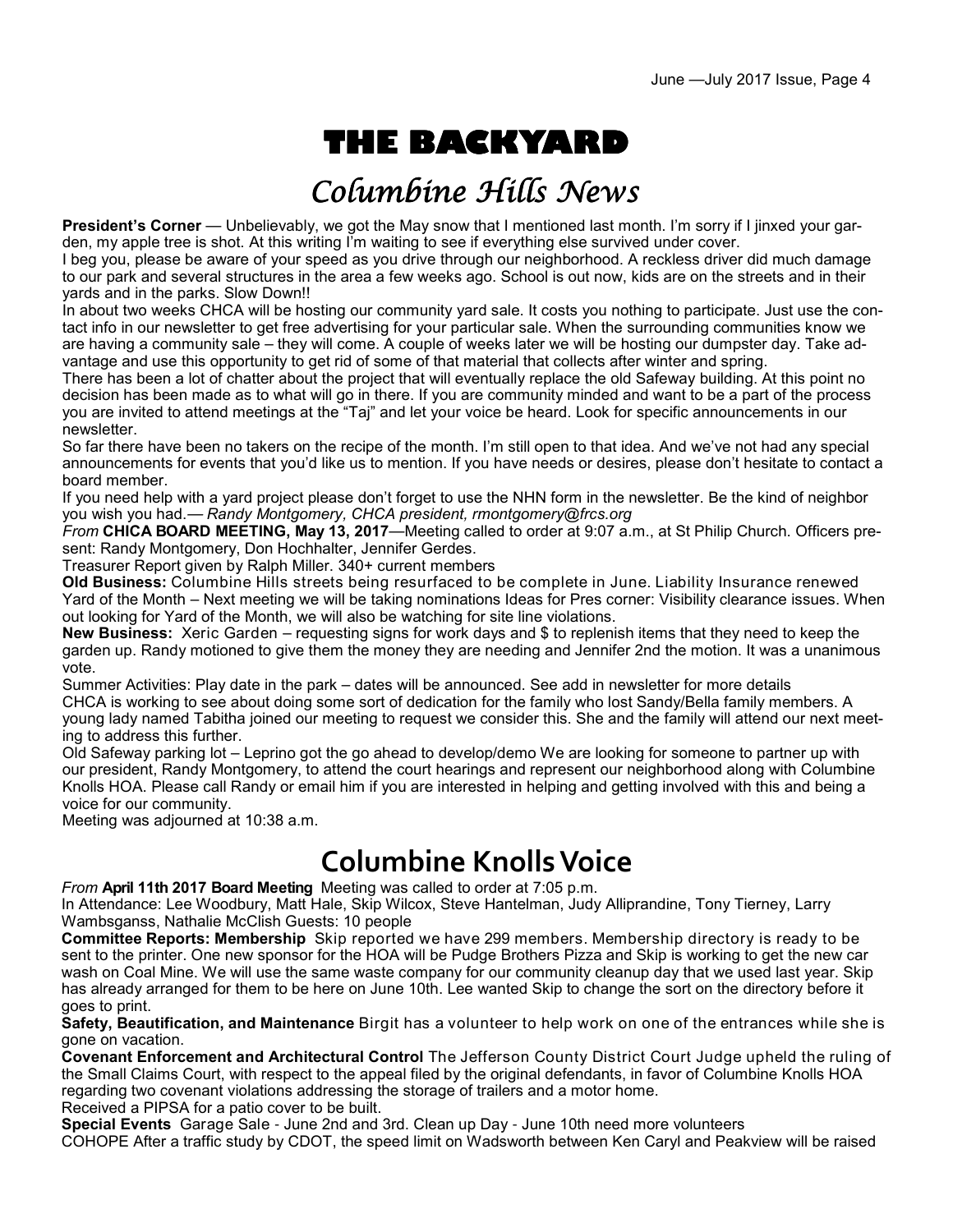to 55mph. One large project will be the creation of a roundabout at the intersection of Kendall and Chatfield, at the C470 exit.

**Treasurer's Report** Financials emailed prior to meeting No significant comments on financials

**New Business** Lee proposed we send a letter to new home owners welcoming them and giving them some information about Columbine Knolls. Skip agreed to rewrite Lee's proposed letter and we would discuss it at next month's meeting.

**Executive Session** begins at 7:47 p.m. Executive Session ends at 8:21 p.m. Board meeting adjourns at 8:27 p.m.

## **Columbine Knolls South II REVIEW**

*From* **President's Corner** June kicked off with our Annual CKSII Community Garage Sale June 2nd and 3rd followed by the large item pickup on June 7th. Thanks Bob & Stephanie Haberkorn for assisting me in hanging the banners. For those who were able to participate, hopefully you were able to clean out some things from your home while making a little money at the same time! For those who were able to enjoy the sales, congrats on your new found treasures.

We had a productive meeting in May. As always, we welcome all CKSII members to attend these meetings. It is great to have community members participating in our meetings. Please check the May minutes to see what was discussed.

As you drive through our neighborhood, take time to admire how beautiful and well maintained our neighborhood is. Please remember that it is up to each of us to keep the high standards that result in our homes and neighborhood looking great.

Another thing you can do is to get involved in the neighborhood by volunteering for the landscape committee, welcome committee, social committee or a future open board position! You can make a difference.

Remember summer means the kids are out of school and more kids will be playing outside. Please be especially careful as you drive through the neighborhood. The next CKSII Board meeting will be July 11 at 7PM at the north kiosk in Coronado Park. Hope to see you there!—*Jennifer Blake, President CKSII HOA*

*From* **Meeting Minutes from May 9, 2017** President, Jennifer Blake called the meeting to order at 7:01 pm. Board members Jennifer Blake, Debbie Opperman, Bob Pellegrini, Larry Opperman, Bob Haberkorn, Pam Horiszny, and Robert Sudar were in attendance along with Roger Borcherding of DARCO Property Management.

**Treasurer's Report:** Debbie reported the HOA currently has 336 members, of which 240 are voluntary members and 96 are permanent members. Debbie will be sending out invoices soon for the HOA members that choose to pay their dues in two payments. Pam and Debbie took time since the last meeting to review the way the Treasurer's report is structured and Debbie plans to implement this new method for the next meeting in July. There is also discussion about setting up a line item in the report for legal reserve to have on hand based on historical spending. This could allow more distinction between excess reserves and funds that are dedicated to legal needs. This could also allow for the creation of a discretionary fund that could be used for community projects if required or decided.

**ACC Committee:** Bob Pelligrini reported 8 requests and 8 approved with 1 in pending status. Applications were as follows: 2 for paint, 2 for roofs, 1 for a patio, 1 for windows, 1 for a shed, and 2 for driveways.

Bob is asking that community members who submit requests, please include as much supporting documentation, examples, plans, and samples, as possible to avoid back-and forth between the ACC Committee and requesters.

**Management Report:** Three inspections were conducted in April. Twenty-nine violations were mailed to homeowners. The violations included 2 campers stored in view, 10 trailers stored in view, 1 boat stored in view, 1 RV screen needs repairs, 12 homes with trash containers stored in view, 2 homes with trash in their front yard, and 1 fence in need of repairs. No violations were referred to the HOA attorney and there are no violations outstanding with the HOA's attorney.

**Welcome Committee**: Jennifer Blake reported that the committee met on March 8th and welcomed six new neighbors to the community. They are scheduled to meet again in July prior to the next HOA Board meeting. One member of the committee is working on some new additional items to include in welcome boxes.

**Landscape Committee:** Stephanie Haberkorn reported that the group met on April 8th to do spring cleanup of the entry gardens along Chatfield. She appreciated the help from all who attended, especially to Bob for bringing the larger equipment for use in their efforts.

**Social Committee:** Jennifer Blake reported that Brenda Abbott would be chairing this committee and was starting to plan a committee get together. They are looking to expand the number of community events in the future.

**Old Business:** Community Sale and Large Item Pick-up is scheduled for June still. Jennifer reported that she was unable to get a donation company to agree to have a truck in the school parking lot on Saturday afternoon for community members to bring their unsold garage sale items to. Residents will need to dispose of those items in some other appropriate way.

**NextDoor Community Site** – 380 neighbors have joined in total.

**New Business:** It was reported that some community members have been posting information to the Nextdoor site that has created concern from other neighbors. Nextdoor has been notified and will address these issues as they are in violation of the site's policy rules. The Nextdoor site is an external entity and not directly related to the Columbine Knolls South II neighborhood or its HOA.

Upcoming Special Events: June 2-3, Community Garage Sale, June 7, 2017 – Large Item Pickup, December 3, 2017 –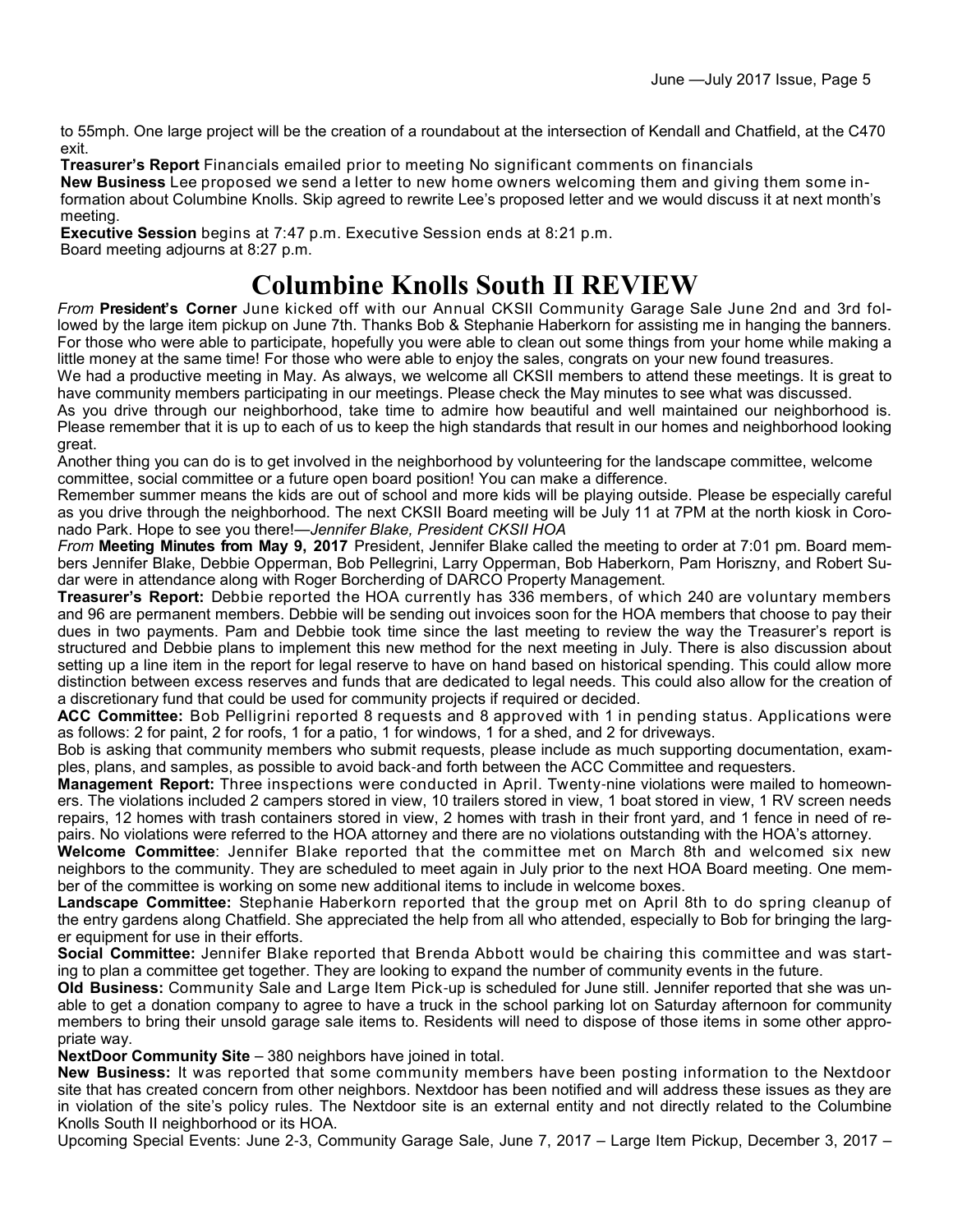Holiday Hayride The meeting was adjourned at 7:56 pm.

## Columbine West Civic Association Newsletter

*From* **A Moment With The Board** The May 10th monthly meeting was attended by Officers/Board members and a few residents. Currently we have 307 memberships as of the May 10th community meeting. The 2017 CWCA Budget is currently based on 389 memberships. Memberships are important to keep all of the scheduled events happening without disruption. The annual elections were held and currently all Officer & Board Member positions are filled. Thank you all for giving of your time and talents and helping to make Columbine West the great community that we all belong to. Volunteers are coming forward to assist and you will see the new 'blue shirts' that identify CWCA Officers/ Board members. Our monthly meetings for June, July & August will be held at the pool pavilion, starting at 6:30 p.m. Bring a camp chair and a beverage if your would like, as we look forward to summer sunsets. Your four legged family members are more than welcome too. As we enter into June everyone is encouraged to take advantage of Dumpster Day on June 17th (review details on front page). Dumpster Day gives members & non-members an opportunity to remove unwanted trash from their property. The event has become a welcomed event at an amazing inexpensive cost, \$35 at the gate or FREE if you have already paid your 2017 membership fee. Again this year the Columbine West Pool will be open for (3) FREE swim evenings, offered June 24, July 8th & July 22nd . These evenings will have Lifeguards on Duty and the pool is for Columbine West residents. Bring the family, your neighbors, your dinner and a chill attitude. Please take the time to enjoy these special scheduled pool times. August will bring back the National Night Out event to be held at the pool pavilion. If you have questions or any suggestion of ideas feel free to email CWCAtalk@gmail.com. Look forward to hearing from the community. Residents are encouraged to attend any monthly meeting. The next one is June 10th, 2017 at 6:30 p.m., Columbine West Pool Pavilion, second Wednesday of the Month.

## The Leawood Rapporter

*From* **Leawood Civic Association Minutes May 3, 2017** Board Members Present: Paul O'Connor, Richard White, Nancy Bock, Chip and Angela Langowski, Mike Shaw, and Debby Baker.

2017 Scholarships - A \$500 Scholarship was presented to each of the Scholarship Winners: Emma Olsen and Brevin Welch.

**Treasurer's Report** – Richard presented the Treasurer's Report which included LCA's current account balances, payments received and bills paid. Mike Shaw did a demonstration of the WePay payment service used on the Leawood-Neighbors.com web site.

**Membership Drive** – Memberships received are still low. The Board made the decision to mail out membership flyers to encourage residents to join the LCA.

**Upcoming LCA Events** – The Spring Garage Sale is May 19th and 20th. The Neighborhood Clean-up is on June 10th. The Board discussed putting signs at all of the Leawood entrances to remind residents of the monthly Board Meetings. Members will research the cost.

*From* **Leawood Metropolitan Recreation and Park District Minutes May 10, 2017** The meeting was called to order at 6:38 p.m. at Leawood Elementary School's Teacher's Lounge by President Kyle Sargent. Members present were: Directors Donna Snyder/Treasurer, Debby Baker/Special Projects, Linda Smith/Secretary VP, Jennifer Dawe and Dave Padilla, Parks Manager.

Public Comment/Correspondence - Erin Starr from Children's Playstructures & Recreation and a Leawood resident stopped by to let us know she was available for consultation on new play equipment when and if we needed her help. She said she was a frequent visitor with her young daughter at the Weaver Park play area and noted the equipment could use an update. Kyle thanked her for coming to the meeting and said he would be in touch with her to get some ideas on re-vamping the area. This is one of the items we have on our future project list.

Debby informed the Board that the Leawood Civic Association picnic will be Saturday, August 26.

**Treasurer's Report** – Donna presented the Treasure's Report. Property tax and Ownership tax revenue is coming in. Invoices for the month include: Weston for May landscaping services and some sprinkler repair, United Site Services, Denver Water, Waste Management, Xcel, second half of Royal Signs invoice for new signage, Columbine Tree Service, Silver Sage for new shrubs in Leawood Park, invoice from Rich Alarcon for work at Leawood Park, Dave's invoice and snow removal invoice and reimbursement to petty cash.

**Parks Manager Report** – Dave reported our new signs were installed at 'Tract T' on Sheridan/Coal Mine, at the top of the hill leading from Vintage Reserve down the sidewalk and at the Leawood and Weaver pavilions. Additional signs were installed in Weaver Park and Raccoon Park related to "No Vehicles/No Dumping". Weston assisted Dave in activating the sprinkler system. Several areas need considerable attention. Phase One of the Leawood Park project has been completed with the junipers being removed, new bushes and mulch added. Phase Two will start soon with the planting of 8 to 12 non-fruit bearing crab apple trees, several maple trees around the playground area and several pines in other designated areas, all on the east side of Leawood Park. Dave met with Weston's lead supervisor to go over some items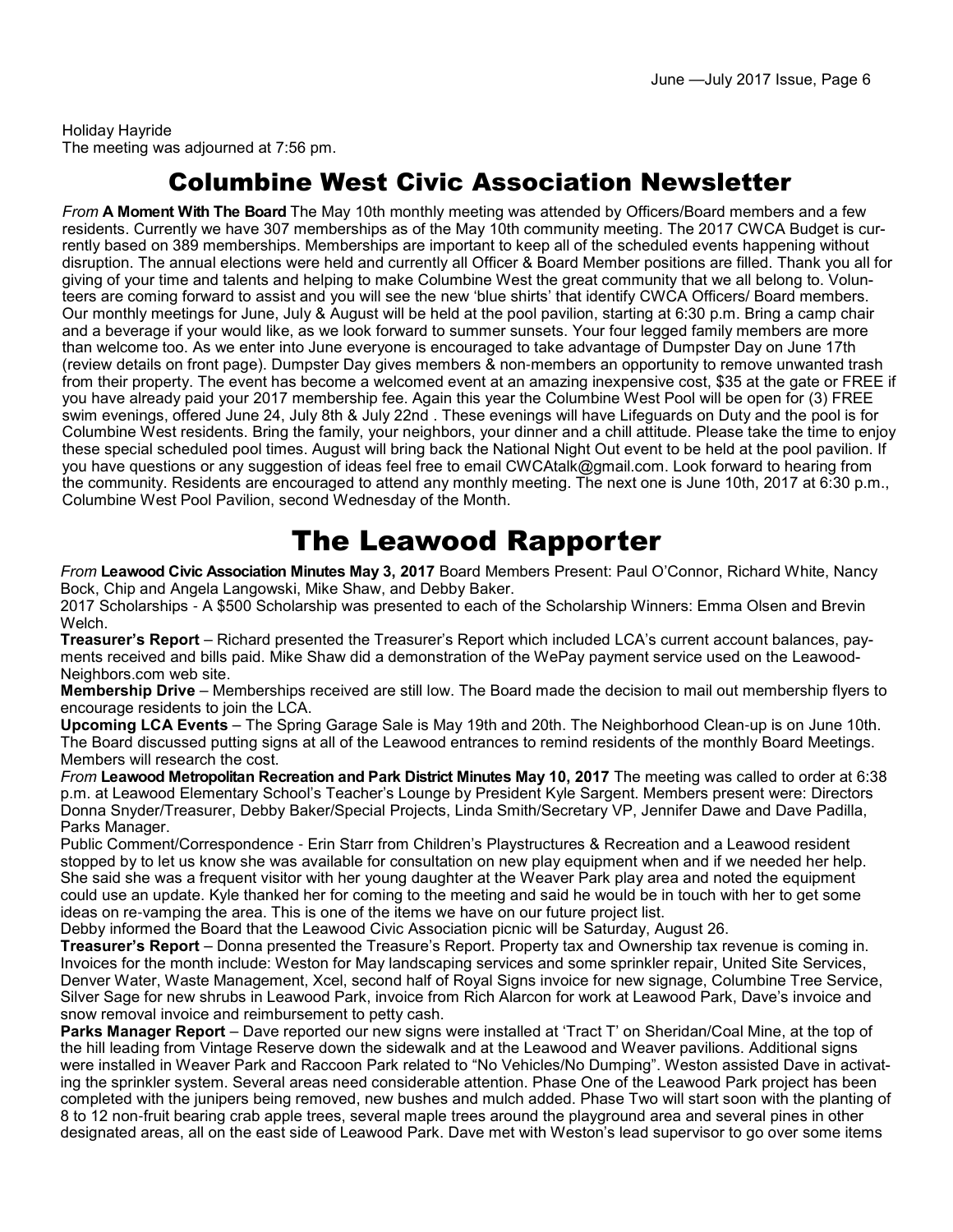related to the native grass and how we may be able to cut these areas more efficiently. Linda requested the volleyball net be replaced and to check on cost of replacing or repairing the tennis net. Dave is to order these items.

**New Business –** Benton Way property exemption notification - The Board felt the request to extend the owner's new garage 5 feet forward would not impact the Park property adjacent to it

**Request from Columbine High School** - The school requested use of the field at Leawood Park for their freshman team to practice in June after school is out. The Board granted their request.

**Old Business** -. 2017 Projects - Update on Leawood Park project was given. Please see Park Mangers report for details.—*Linda T. Smith, Vice President and Secretary*

## Woodbourne

*From* **Notes From the Annual Homeowners Meeting** The May Board meeting was held on May 17, 2017. Many items were discussed, as we get ready for another busy summer.

May has come and gone, and with that we have perhaps the most important season for our kids: Pool Season. I know in my household summer is defined by the term "Pool Season." We have a wonderful pool and we also have amazing lifeguards. As we go into this pool season we ask that you respect the pool rules and follow the instructions of the lifeguards. Their first priority is the safety of everyone using the pools.

We know that some of you will host parties at the clubhouse, and we hope that all of you take advantage of that opportunity. Please keep in mind that Perfect Pools needs to be notified if you will have more than six guests for your household at the pool or if you will be hosting an event where you expect to use the pool. The state mandates a certain number of lifeguards per swimmers, and we would hate to have to keep someone out of the pool because Perfect Pools did not have any warning on a large party. There are also three swim meets that will be hosted by Woodbourne this year: June 3, June 17, and July 8. Please keep in mind that the pool will be closed the morning of the swim meets. This is a tremendous opportunity for our kids to demonstrate familiarity with the water, build camaraderie with other neighborhood kids, and show off our neighborhood. We on the Board wish the Woodbourne Wave a successful year.

We would like to welcome Litha Spies as our new community manager from MSI. Contact information will be included in every newsletter. If you have any questions or concerns, Litha is the first person to contact.

Finally, we will be looking for volunteers to help us with the Fourth of July events. As you know the turnout is wonderful between the bike parade and the pool events. This may be a little early to ask for volunteers, but I personally am finding that time is flying by.—*James Meyer, President*

|  | <b>COHOPE Treasury Activity: May-June 2017</b><br>W. R. Moore, Treasurer<br><b>Beginning Balance March 1, 2017</b><br>2004.85<br><b>Deposits</b><br>0.00<br>Withdrawals<br>0.00<br><b>Ending Balance July 5, 2017</b><br>2004.85 |  |
|--|----------------------------------------------------------------------------------------------------------------------------------------------------------------------------------------------------------------------------------|--|
|--|----------------------------------------------------------------------------------------------------------------------------------------------------------------------------------------------------------------------------------|--|

**Jefferson County clarifies the use and possession of fireworks** With the Fourth of July rapidly approaching, the Jefferson County Sheriff's Office would like to clarify Colorado law as it applies to the use and possession of fireworks in the unincorporated areas of Jefferson County.

A good rule of thumb: any device that explodes or leaves the ground is most likely illegal in Colorado. Illegal fireworks include but are not limited to firecrackers, cherry bombs, bottle rockets, M-80's and Roman candles. It is illegal to sell, use or possess non-permissible fireworks in unincorporated Jefferson County. Additionally, all fireworks are prohibited in Jefferson County Open Space Parks, Denver Mountain Parks and Forest Service lands.

Colorado law defines permissible fireworks as any device that does not explode or leave the ground. Examples of permissible fireworks are cylindrical or cone fountains, sparklers, toy smoke devices, snakes and glow worms. Keep in mind; while permissible fireworks may seem harmless, they continue to account for many fireworks-related injuries each year. To report illegal fireworks, residents may call the Jefferson County fireworks hotline at 303-271-8200.

Jefferson County deputies will strictly enforce illegal fireworks violations in the unincorporated areas of the county this coming holiday. Any person who violates the laws pertaining to the sale, possession and use of fireworks commits a class three misdemeanor and may face a fine of up to \$750. For more information on fireworks safety, visit our Web site at www.jeffcosheriff.com. The Jefferson County Sheriff's Office wishes everyone a happy and safe Independence Day. *From Jeffco website*

**District Attorney's Citizen Academy Applications Now Being Accepted** The District Attorney's 2016 Citizens Academy will begin September 20, 2017 and go through December 6, 2017. The Academy meets every Wednesday from 7:00-9:00 p.m.

The District Attorney's Citizens Academy is a 12-week program that is designed to immerse citizens in the criminal justice process, bringing participants together with law enforcement, prosecutors, defense attorneys and judges. "For those who work within the criminal justice system, it is easy to assume that everyone in the community understands